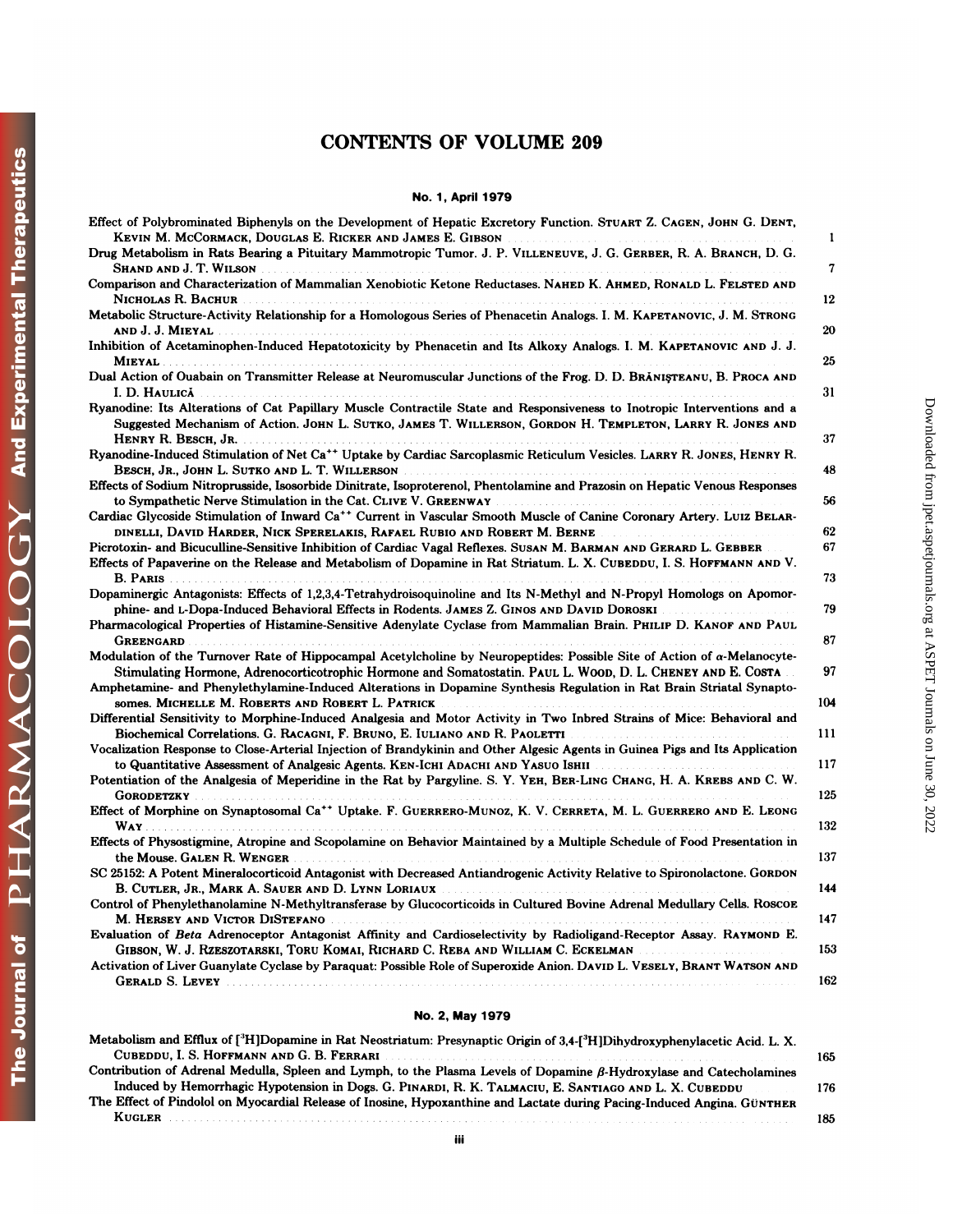ò.

| iv          | <b>Contents</b>                                                                                                                                                                                                      | Vol. 209 |
|-------------|----------------------------------------------------------------------------------------------------------------------------------------------------------------------------------------------------------------------|----------|
|             | Stereoselectivity of Differential Routes of Drug Metabolism: The Fate of the Enantiomers of [ <sup>14</sup> C]Mephenytoin in the Dog.                                                                                |          |
|             | <b>ADRIAN KÜPFER AND JOHANNES BIRCHER</b><br>The Role of Presynaptic Feedback Mechanisms in Regulation of Norepinephrine Release by Nerve Stimulation. WALTER R.                                                     | 190      |
|             | DIXON, WERNER F. MOSIMANN AND NORMAN WEINER AND AND THE CONTRACT OF STATE AND THE CONTRACT OF STATE OF STATE O                                                                                                       | 196      |
|             | Influence of Neuronal Activity Levels on the Cytotoxic Effects of Guanethidine. BARBARA K. EVANS                                                                                                                     | 205      |
|             | Effect of Acute Smoke Exposure on Hepatic Protein Synthesis. R. J. B. GARRETT AND M. A. JACKSON<br>Effects of Nonsteroidal Anti-Inflammatory Drugs (NSAID) on Renal Excretion of Sodium and Water, and on Body Fluid | 215      |
|             | Volume in Rats. Toshiaki Kadokawa, Kanoo Hosoki, Kunihiko Takeyama, Hisao Minato and Masanao Shimizu<br>Gallamine and Pancuronium Inhibit Pre- and Postjunctional Muscarinic Receptors in Canine Saphenous Veins.    | 219      |
|             | P. VERCRUYSSE, P. BOSSUYT, G. HANEGREEFS, T. J. VERBEUREN AND P. M. VANHOUTTE                                                                                                                                        | 225      |
|             | Effects of Intracerebroventricular Administration of Prostaglandins $E_1$ and $E_2$ on Chemically Induced Convulsions in Mice.                                                                                       |          |
|             | Computerization of a Bioassay: Quantitation of Slow Reacting Substance of Anaphylaxis (SRS-A). JEROME H. FLEISCH,                                                                                                    | 231      |
|             | BENJAMIN R. ZABOROWSKY, BENITO J. CERIMELE AND STEPHEN M. SPAETHE                                                                                                                                                    | 238      |
|             | Urinary Excretion of Meperidine by the Fetal Lamb. HAZEL H. SZETO, ROBERT F. KAIKO, JAMES F. CLAPP, RODNEY W.                                                                                                        |          |
|             |                                                                                                                                                                                                                      | 244      |
|             | Parallel Changes in the Size and Norepinephrine Content of the Rat Salivary Glands after Teeth Amputations, Papain or                                                                                                |          |
|             |                                                                                                                                                                                                                      | 249      |
|             | Adrenergic and Serotonergic Receptor Binding in Rat Brain after Chronic Desmethylimipramine Treatment. DEBRA A.                                                                                                      |          |
|             | BERGSTROM AND KENNETH J. KELLAR<br>Effect of Dopaminergic Agonists and Antagonists on in Vivo Cyclic Nucleotide Content: Relation of Guanosine 3':5'-Mono-                                                           | 256      |
|             | phosphate (cGMP) Changes in Cerebellum to Behavior. GEORGE R. BREESE, ROBERT A. MUELLER AND RICHARD B.                                                                                                               |          |
|             |                                                                                                                                                                                                                      | 262      |
|             | A New Extracorporeal Reactor-Dialyzer for Enzyme Therapy Using Immobilized L-Asparaginase, J. A. JACKSON, H. R.                                                                                                      |          |
|             | Halvorson, J. W. Furlong, K. D. Lucast and J. D. Shore <b>Election Construction Construction</b>                                                                                                                     | 271      |
|             | Involvement of Beta Adrenergic Receptors in Decrease of Myocardial pH during Ischemia. KAZUO ICHIHARA, МІКІКО ІСНІНАRA                                                                                               |          |
|             | and Yasushi Abiko<br>Influence of Epinephrine and Propranolol on Transmembrane K Transfer in Anuric Dogs with Hyperkalemia. NATHAN HIATT,                                                                            | 275      |
|             | LLOYD W. CHAPMAN AND MAYER B. DAVIDSON                                                                                                                                                                               | 282      |
|             | Effects of Chronic Guanethidine Treatment and Adrenal Medullectomy on Plasma Levels of Catecholamines and Corticosterone                                                                                             |          |
|             | in Forcibly Immobilized Rats. RICHARD KVETNANSKY, VIRGINIA K. WEISE, NGUYEN B. THOA AND IRWIN J. KOPIN                                                                                                               | 287      |
|             | The Effects of Perhexiline on the Sympathetic Nervous System. HERMAN B. DANIELL, DAVID A. SAELENS AND JERRY G.                                                                                                       |          |
| <b>WEBB</b> |                                                                                                                                                                                                                      | 292      |
|             | Effects of Morphine, Diazepam and Chlorpromazine on Discrimination of Electric Shock. LINDA A. DYKSTRA                                                                                                               | 297      |
|             | Nitrous Oxide Stimulation of Locomotor Activity: Evidence for an Opiate-Like Behavioral Effect. MARTIN D. HYNES AND                                                                                                  |          |
|             | <b>BARRY A. BERKOWITZ</b><br>.<br>Comparison of Drug Effects on Responding Punished by Pressurized Air or Electric Shock Delivery in Squirrel Monkeys:                                                               | 304      |
|             | Pentobarbital, Chlordiazepoxide, d-Amphetamine and Cocaine. ROGER D. SPEALMAN                                                                                                                                        | 309      |
| Errata      |                                                                                                                                                                                                                      |          |
|             |                                                                                                                                                                                                                      | 316      |

| <b>No. 3. June 1979</b>                                                                                                                                                                                                                                                  |
|--------------------------------------------------------------------------------------------------------------------------------------------------------------------------------------------------------------------------------------------------------------------------|
| Steady-State Disposition of Propranolol and Its Total Metabolites in the Spontaneously Hypertensive Rat: Chronic Subcutaneous<br>US. Intracerebroventricular Infusion with Osmotic Minipumps. Jos F. M. SMITS AND HARRY A. J. STRUYKER-BOUDIER                           |
| Intestinal Absorption of S-Adenosyl-L-Methionine. GIORGIO STRAMENTINOLI, MARIA GUALANO AND MARZIA GALLI-KIENLE<br>The Effect of Water Deprivation on Lithium Clearance and Lithium Excretion Fraction in Lithium-Polyuric Rats. KLAUS<br>THOMSEN AND OLE VENDELIN OLESEN |
| Comparison of the Activity of the cis and trans Isomer of Vitamin K <sub>1</sub> in Vitamin K-Deficient and Coumarin Anticoagulant-                                                                                                                                      |
| Transmural Distribution of Metabolites and Blood Flow in the Canine Left Ventricle Following Isoproterenol Infusions. GALEN<br>M. PIEPER, FRANKLIN C. CLAYTON, GORDON L. TODD AND ROBERT S. ELIOT                                                                        |
| Rhodotorulic Acid—Investigation of Its Potential as an Iron-Chelating-Drug. ROBERT W. GRADY, CHARLES M. PETERSON,<br>ROBERT L. JONES, JOSEPH H. GRAZIANO, KULDEEP K. BHARGAVE, VASILIOS A. BERDOUKAS, GARYFALLIA KOKKINI,                                                |
| DIMITRIS LOUKOPOULOS AND ANTHONY CERAMI                                                                                                                                                                                                                                  |
| Systemic Administration of Prostaglandin E <sub>1</sub> Produces Hypothermic Effects in Unanesthetized Rats. M. T. LIN<br>Acetylcholine-Induced Relaxation in Isolated Dog Cerebral Arteries. NOBORU TODA ACCORDINATION CONSERVATION AND                                 |
| Isoproterenol-Induced Relaxation of Venous Smooth Muscle Contracted by Agents Which Mobilize Different Calcium Pools.                                                                                                                                                    |
| Renal Handling of Zomepirac Sodium (McN-2783-21-98) in the Rat. PATRICK J. O'NEILL, KARL A. YORGEY, BRUCE H. MIGDALOF                                                                                                                                                    |
| Effects of Imipramine on Cellular Electrophysiological Properties of Cardiac Purkinje Fibers. DAVID A. RAWLING AND HARRY A.                                                                                                                                              |
| Denervation-like Supersensitivity in the Rat Vas Deferens Induced by Local Application of Colchicine to the Hypogastric Plexus.                                                                                                                                          |

# Downloaded from jpet.aspetjournals.org at ASPET Journals on June 30, 2022 Downloaded from [jpet.aspetjournals.org](http://jpet.aspetjournals.org/) at ASPET Journals on June 30, 2022